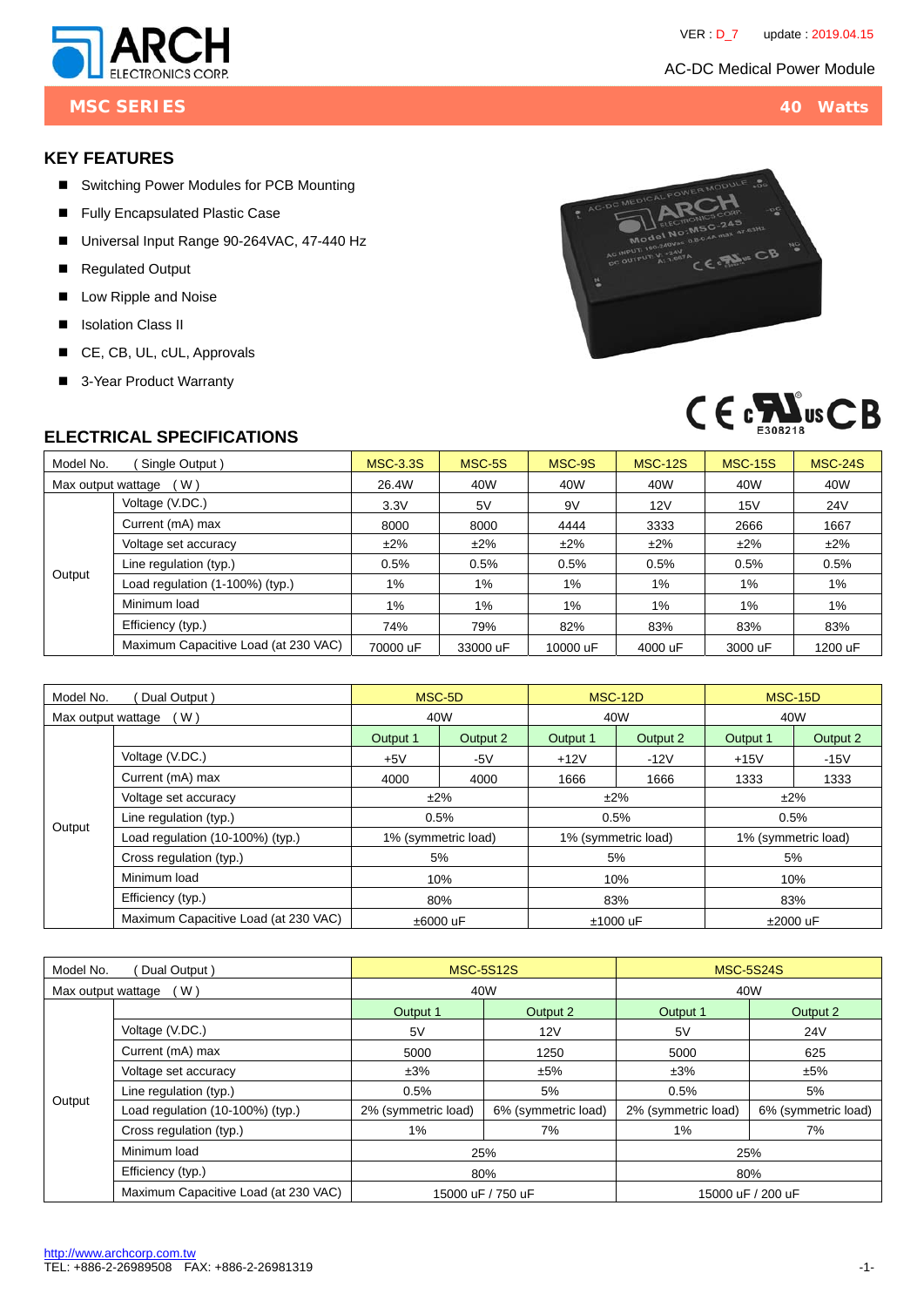

**MSC SERIES 40 Watts**

#### **ELECTRICAL SPECIFICATIONS**

| Model No.<br>Triple Output) |                                                      | <b>MSC-5S12D</b> |          |          | <b>MSC-5S15D</b>      |          |          |  |
|-----------------------------|------------------------------------------------------|------------------|----------|----------|-----------------------|----------|----------|--|
| (W)<br>Max output wattage   |                                                      | 40W              |          |          | 40W                   |          |          |  |
|                             |                                                      | Output 2         | Output 3 | Output 1 |                       | Output 2 | Output 3 |  |
|                             | Voltage (V.DC.)                                      | $+12$            | $-12$    |          | 5                     | $+15$    | $-15$    |  |
|                             | Current (mA) max                                     | 600              | 600      |          | 5000                  | 500      | 500      |  |
|                             | Voltage set accuracy                                 | ±5%              |          | ±3%      | ±5%                   |          |          |  |
|                             | Line regulation (typ.)                               | 5%               |          |          | 0.5%                  |          | 5%       |  |
| Output                      | Load regulation (25-100%) (typ.)<br>(symmetric load) | 7%               |          |          | 3%<br>7%              |          |          |  |
|                             | Cross regulation (typ.)                              | 7%               |          |          | 3%                    |          | 7%       |  |
|                             | Minimum load                                         | 25%              |          |          | 25%                   |          |          |  |
|                             | Efficiency (typ.)                                    | 79%              |          |          | 79%                   |          |          |  |
|                             | Maximum Capacitive Load (at 230 VAC)                 | $±150$ uF        |          |          | 18000 uF<br>$±400$ uF |          |          |  |

# **ELECTRICAL SPECIFICATIONS**

All specifications valid at normal input voltage, full load and +25°C after warm-up time unless otherwise stated.

|             | Voltage                    | 90-264 VAC or 100-375 VDC                                                                                           |  |  |  |  |  |
|-------------|----------------------------|---------------------------------------------------------------------------------------------------------------------|--|--|--|--|--|
| Input       | Frequency (Hz)             | 47-440 Hz                                                                                                           |  |  |  |  |  |
|             | Current (Full load)        | 860 mA max. (115 VAC) / 460 mA max. (230 VAC)                                                                       |  |  |  |  |  |
|             | Inrush current (<2ms)      | 55 A max. (115 VAC) / 95 A max. (230 VAC)                                                                           |  |  |  |  |  |
|             | Leakage Current            | < 0.1mA / 264 VAC (Touch Current)                                                                                   |  |  |  |  |  |
|             | External fuse (recommend)  | 3.15 A slow blow type                                                                                               |  |  |  |  |  |
| Output      | Ripple & Noise             | $3.3V : 50mV$ of Vout<br>others: 1% of Vout                                                                         |  |  |  |  |  |
|             | Hold-up time               | 18 ms min.                                                                                                          |  |  |  |  |  |
|             | Over current protection    | Above 105% rated output power                                                                                       |  |  |  |  |  |
| Protection  | Over voltage protection    | Zener diode clamp                                                                                                   |  |  |  |  |  |
|             | Short circuit protection   | Hiccup mode, indefinite (automatic recovery)                                                                        |  |  |  |  |  |
|             | <b>OTP</b>                 | $100^{\circ}$ C                                                                                                     |  |  |  |  |  |
| Isolation   | Input-Output (V.AC)        | 4000V                                                                                                               |  |  |  |  |  |
|             | Operating temperature      | -25°C+70°C (Case Temperature max. +95°C)                                                                            |  |  |  |  |  |
|             | Storage temperature        | $-40^{\circ}$ C $+85^{\circ}$ C                                                                                     |  |  |  |  |  |
|             | Temperature coefficient    | $0.01\%$ <sup>o</sup> C                                                                                             |  |  |  |  |  |
| Environment | Altitude During Operation  | 5000m                                                                                                               |  |  |  |  |  |
|             | Humidity                   | 95% RH                                                                                                              |  |  |  |  |  |
|             | <b>MTBF</b>                | 200,000 h~400,000 h @ 25°C                                                                                          |  |  |  |  |  |
|             | Atmospheric Pressure       | 540 hPa to 1060 hPa                                                                                                 |  |  |  |  |  |
|             | Dimension (L x W x H)      | $(89.0 \times 63.5 \times 27.0 \text{ mm})$ Tolerance $\pm 0.5 \text{ mm}$<br>3.5 x 2.5 x 1.06 Inches               |  |  |  |  |  |
|             | <b>Case Material</b>       | Plastic resin (flammability to UL 94V-0)                                                                            |  |  |  |  |  |
| Physical    | Weight                     | 280 g                                                                                                               |  |  |  |  |  |
|             | Cooling method             | Free air convection                                                                                                 |  |  |  |  |  |
| Safety      | Approval                   | cUL/UL/CB/<br>ANSI/AAMI ES 60601-1: 2005, 1st Edition and CAN/CSA-C22.2 No. 60601-1:08, 2nd<br>Edition.<br>2 x MOPP |  |  |  |  |  |
|             | Conducted and radiated EMI | EN55011 Conducted & Radiated Class B                                                                                |  |  |  |  |  |
| <b>EMC</b>  | <b>EMS</b>                 | EN60601-1-2 4th edition                                                                                             |  |  |  |  |  |

# **NOTE**

- 1. Ripple & Noise are measured at 20MHz of bandwidth with 0.1uF & 47uF parallel capacitor.
- 2. It's recommended to add Varistor 14S471K at L / N input side in parallel.
- 3. Please refer to our PDF file "AC-DC Application" on our website: www.archcorp.com.tw